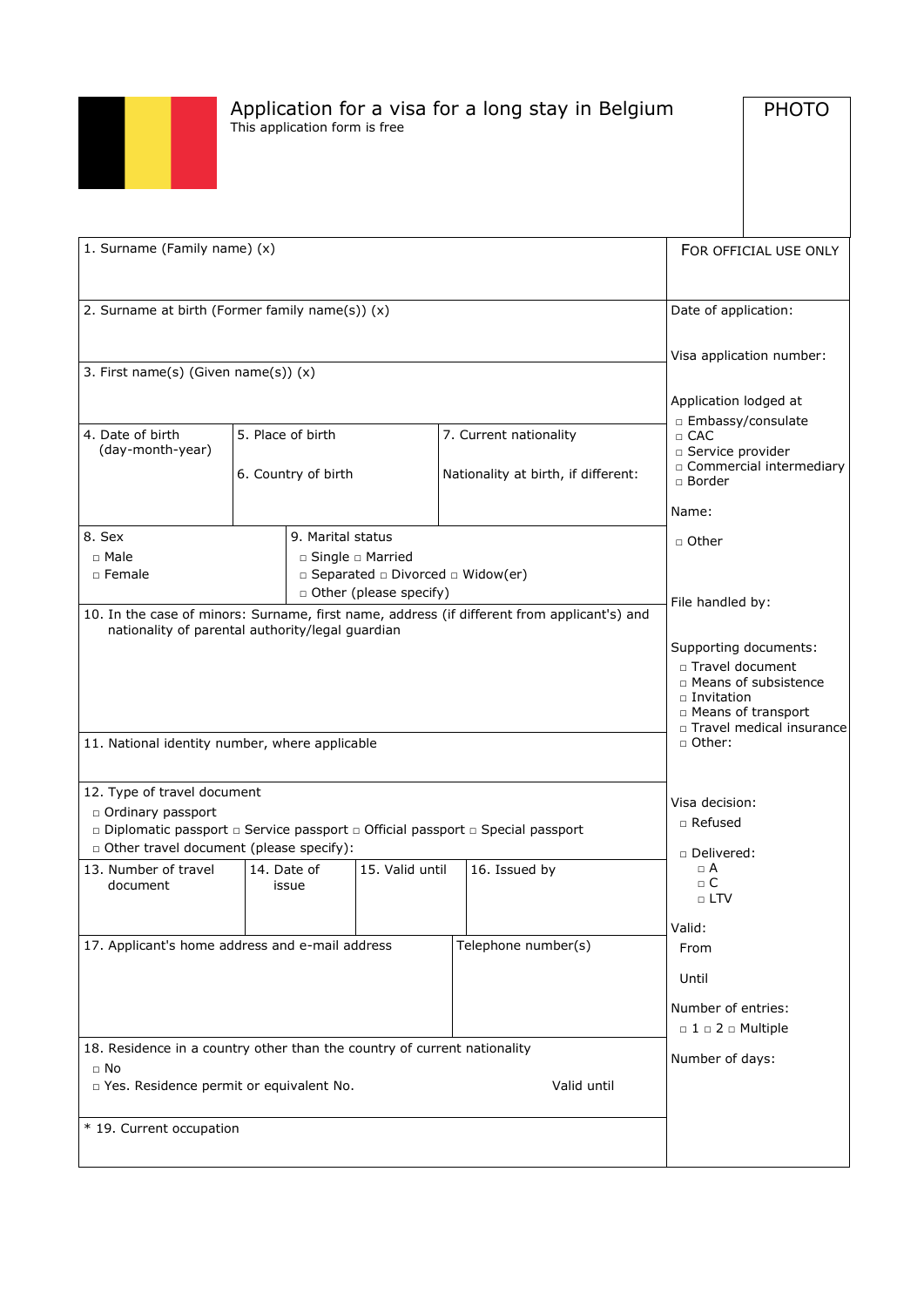| * 20. Employer and employer's address and telephone number. For students, name and<br>address of educational establishment. |                                                                         |  |
|-----------------------------------------------------------------------------------------------------------------------------|-------------------------------------------------------------------------|--|
| 21. Main purpose(s) of the journey                                                                                          |                                                                         |  |
| $\Box$ Tourism $\Box$ Business $\Box$ Visiting family or friends $\Box$ Cultural $\Box$ Sports                              |                                                                         |  |
| $\Box$ Official visit $\Box$ Medical reasons                                                                                |                                                                         |  |
| $\Box$ Study $\Box$ Transit $\Box$ Airport transit $\Box$ Other (please specify)                                            |                                                                         |  |
| 22. Member State(s) of destination                                                                                          | 23. Member State of first entry                                         |  |
| 24. Number of entries requested<br>$\Box$ Single entry<br>$\Box$ Two entries<br>$\Box$ Multiple entries                     | 25. Duration of the intended stay or transit<br>Indicate number of days |  |

\* The fields marked with \* shall not be filled in by family members of EU, EEA or CH citizens (spouse, child or dependent ascendant) while exercising their right to free movement. Family members of EU, EEA or CH citizens shall present documents to prove this relationship and fill in fields no 34 and 35.

(x) Fields 1-3 shall be filled in in accordance with the data in the travel document.

| 26. Schengen visas issued during the past three years                                   |               |                                         |  |
|-----------------------------------------------------------------------------------------|---------------|-----------------------------------------|--|
| $\Box$ No                                                                               |               |                                         |  |
| □ Yes. Date(s) of validity from                                                         |               | to                                      |  |
|                                                                                         |               |                                         |  |
| 27. Fingerprints collected previously for the purpose of applying for a Schengen visa   |               |                                         |  |
| $\Box$ No                                                                               |               |                                         |  |
|                                                                                         |               |                                         |  |
| □ Yes. Date, if known:                                                                  |               |                                         |  |
|                                                                                         |               |                                         |  |
| 28. Entry permit for the final country of destination, where applicable                 |               |                                         |  |
| Issued by                                                                               | Valid from    | until                                   |  |
|                                                                                         |               |                                         |  |
|                                                                                         |               |                                         |  |
| 29. Intended date of arrival in the Schengen                                            |               | 30. Intended date of departure from the |  |
| area                                                                                    | Schengen area |                                         |  |
|                                                                                         |               |                                         |  |
|                                                                                         |               |                                         |  |
| *31. Surname and first name of the inviting person(s) in the Member State(s). If not    |               |                                         |  |
| applicable, name of hotel(s) or temporary accommodation(s) in the Member State(s)       |               |                                         |  |
|                                                                                         |               |                                         |  |
|                                                                                         |               |                                         |  |
|                                                                                         |               |                                         |  |
|                                                                                         |               |                                         |  |
|                                                                                         |               |                                         |  |
| Address and e-mail address of inviting<br>person(s)/hotel(s)/temporary accommodation(s) |               | Telephone and telefax                   |  |
|                                                                                         |               |                                         |  |
|                                                                                         |               |                                         |  |
|                                                                                         |               |                                         |  |
|                                                                                         |               |                                         |  |
|                                                                                         |               |                                         |  |
|                                                                                         |               |                                         |  |
|                                                                                         |               |                                         |  |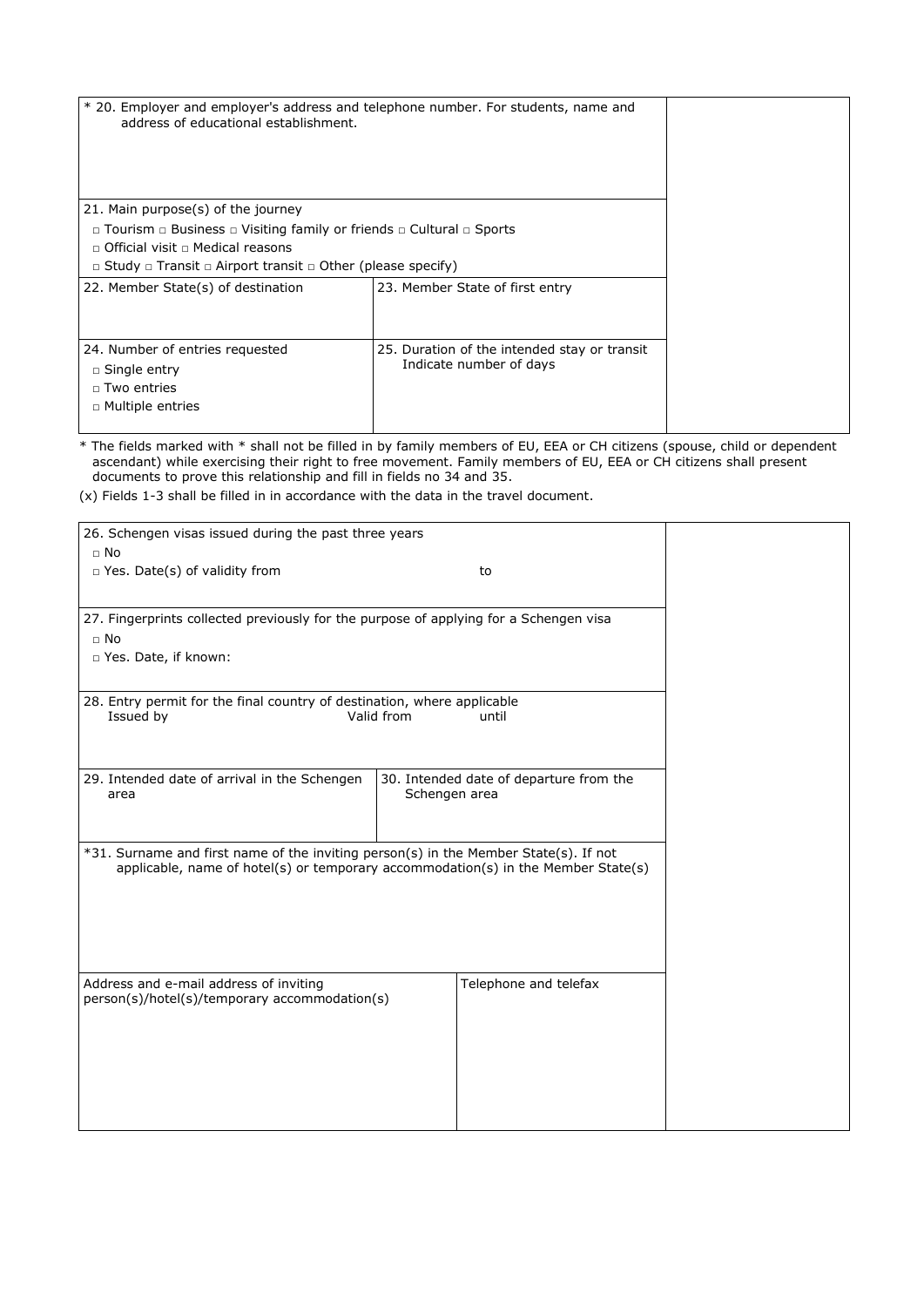| *32. Name and address of inviting company/organisation                                    |             |                           | Telephone and telefax of<br>company/organisation                   |  |
|-------------------------------------------------------------------------------------------|-------------|---------------------------|--------------------------------------------------------------------|--|
| Surname, first name, address, telephone, telefax, and e-mail address of contact person in |             |                           |                                                                    |  |
| company/organisation                                                                      |             |                           |                                                                    |  |
|                                                                                           |             |                           |                                                                    |  |
|                                                                                           |             |                           |                                                                    |  |
| *33. Cost of travelling and living during the applicant's stay is covered                 |             |                           |                                                                    |  |
|                                                                                           |             |                           |                                                                    |  |
| p by the applicant himself/herself                                                        |             | please specify            | $\Box$ by a sponsor (host, company, organisation),                 |  |
|                                                                                           |             |                           | □ referred to in field 31 or 32<br>other (please specify):         |  |
|                                                                                           |             |                           |                                                                    |  |
|                                                                                           |             |                           |                                                                    |  |
| Means of support                                                                          |             | Means of support          |                                                                    |  |
| □ Cash<br>□ Traveller's cheques                                                           |             | □ Cash                    |                                                                    |  |
| □ Credit card                                                                             |             |                           | □ Accommodation provided<br>a All expenses covered during the stay |  |
| n Pre-paid accommodation<br>n Pre-paid transport                                          |             | n Pre-paid transport      | □ Other (please specify)                                           |  |
| □ Other (please specify)                                                                  |             |                           |                                                                    |  |
|                                                                                           |             |                           |                                                                    |  |
| 34. Personal data of the family member who is an EU, EEA or CH citizen                    |             |                           |                                                                    |  |
| Surname<br>First name(s)                                                                  |             |                           |                                                                    |  |
|                                                                                           |             |                           |                                                                    |  |
| Date of birth                                                                             | Nationality |                           | Number of travel document or ID                                    |  |
|                                                                                           |             |                           | card                                                               |  |
|                                                                                           |             |                           |                                                                    |  |
| 35. Family relationship with an EU, EEA or CH citizen                                     |             |                           |                                                                    |  |
| □ spouse<br>$\Box$ child                                                                  |             |                           |                                                                    |  |
| grandchild                                                                                |             |                           |                                                                    |  |
| dependent ascendant                                                                       |             |                           |                                                                    |  |
|                                                                                           |             |                           |                                                                    |  |
| 36. Place and date                                                                        |             |                           | 37. Signature (for minors, signature of parental                   |  |
|                                                                                           |             | authority/legal guardian) |                                                                    |  |
|                                                                                           |             |                           |                                                                    |  |
|                                                                                           |             |                           |                                                                    |  |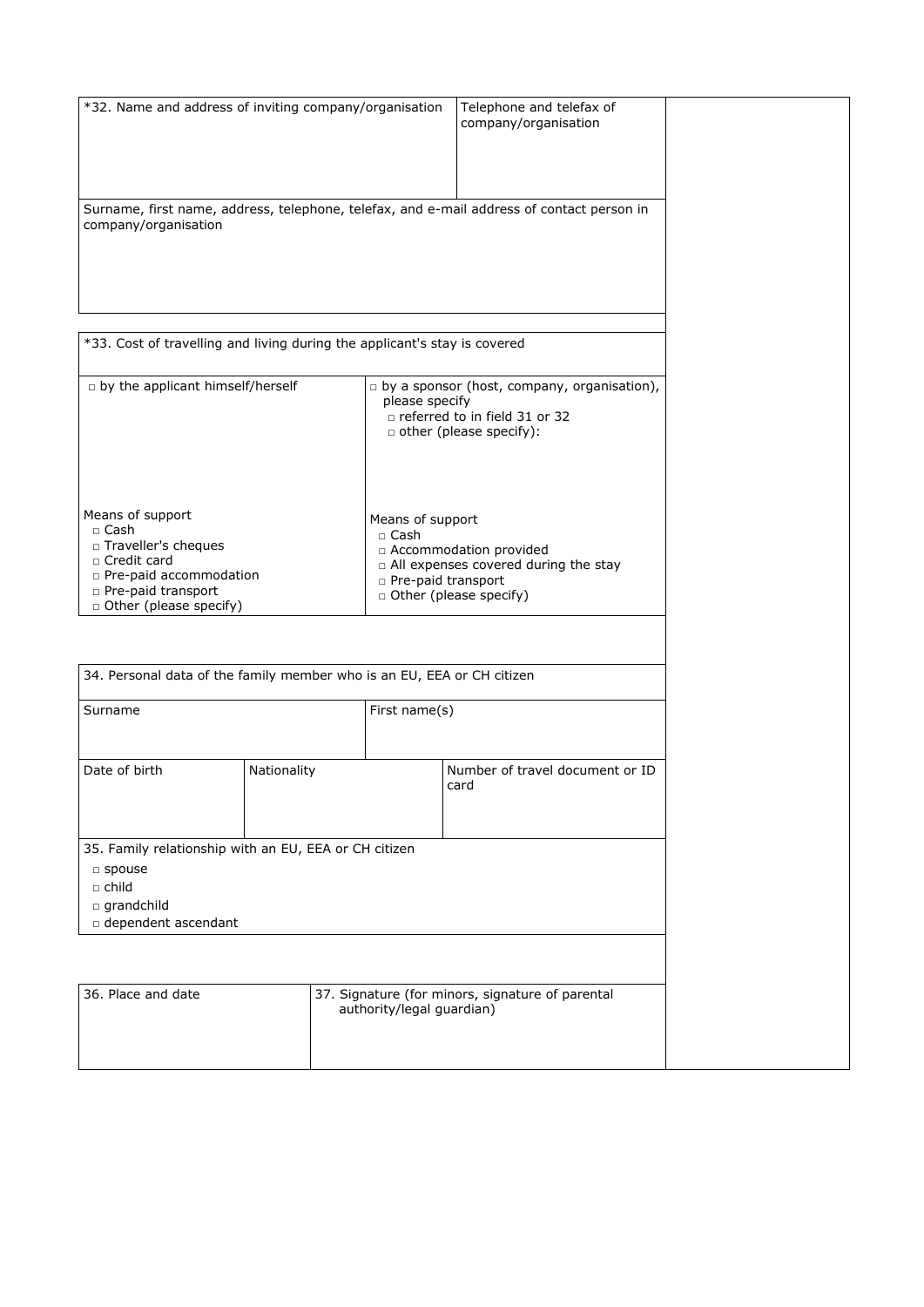# **VISA FEES AND CHARGES**

I am informed that the visa fees and charges, aimed at covering the administrative costs associated with the processing of my application, will not be refunded in case my application is refused.

## **RECORDING OF BIOMETRIC DATA**

I have understood that the photograph of my face and my fingerprints (ten fingers) must be taken, according to Article 30*bis* of the Law of 15/12/1980 regarding the access to the territory, residence, settlement and removal of aliens.

#### **INFORMATION ON THE PROCESSING OF PERSONAL DATA PROVIDED IN ACCORDANCE WITH ARTICLE 13 OF THE GENERAL DATA PROTECTION REGULATION (HEREINAFTER "GDPR")**

*1. THE CONTROLLER*

The controller of personal data collected within the frame of your application is the Minister who is competent for the access to the territory, residence, settlement and removal of aliens, and is represented by the Director-General of the Immigration Office.

*2. DATA PROTECTION OFFICER AND EXERCISE OF YOUR RIGHTS*

The data protection officer (hereinafter "DPO") is the person at the Immigration Office that you can contact with regard to all questions or issues related to the processing of your personal data and to the exercise of your rights under the GDPR.

The DPO's contact details are:

Federal Public Service Interior - General Directorate Immigration Office For the attention of the Data Protection Officer Boulevard Pacheco 44, 1000 Brussels, Belgium Email: [dpo.dvzoe@ibz.fgov.be](mailto:dpo.dvzoe@ibz.fgov.be) Telephone: +32 2 793 80 00

Form available on the website of the FPS Interior :<https://ibz.be/>

The rights under the GDPR are the rights of access, to rectification, restriction, erasure, objection and portability.

- *Right of access*

You have the right to ask the Immigration Office if they are processing personal data concerning you. If so, you have the right to ask a copy of those data and to obtain information about the purposes of the data processing, the categories of recipients to whom the data have been disclosed, the period for which the data are stored and the data sources (when such information has not been collected from you).

- *Right to rectification*

The Immigration Office has the obligation to process accurate data and to take the appropriate measures to rectify, if necessary. In relation to this obligation, you have the right to ask and obtain from the Immigration Office the rectification of your personal data if inaccurate.

- *Right to restriction*

In the following cases, you have the right to request and obtain from the Immigration Office restriction of processing your personal data:

a) when you challenge the accuracy of your personal data, this being for a period enabling the Immigration Office to verify the data's accuracy; or

b) when the processing is unlawful and you object to the erasure of your personal data and you request, instead, the restriction of the processing of these data; or

c) when the Immigration Office no longer needs your personal data for the purposes of the processing, however you still require these data for the establishment, exercise or defence of your legal claims.

Where processing has been restricted, your data, except for their storage, can only be processed with your consent or for the establishment, exercise or defence of legal claims, or for the protection of the rights of another natural or legal person, or on important grounds of public interest for the European Union or one of its Member States.

- *Right to erasure ("right to be forgotten")*

Since the processing of your personal data is required for the performance of a task in the framework of the exercise of official authority vested in the Immigration Office, you do not have the right to request and obtain the erasure of your personal data.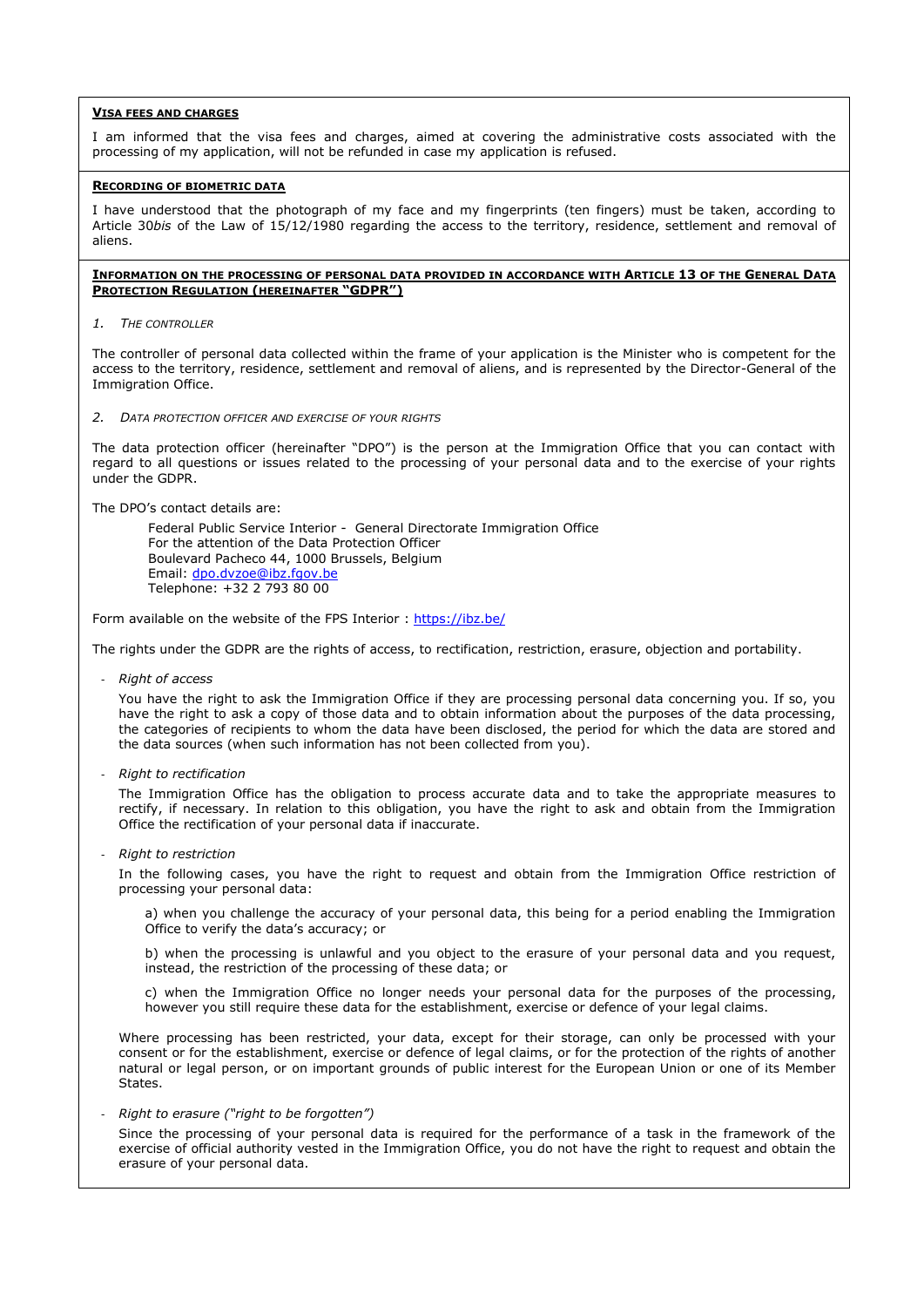# - *Right to object*

You have the right to object to the processing of your personal data by the Immigration Office, at any time and for reasons relating to your particular situation. However, the Immigration Office may oppose this if there are compelling legitimate grounds for the processing which override your interests, rights and freedoms or that are related to the establishment, exercise or defence of legal claims.

## - *Right to portability*

Since processing of your personal data by the Immigration Office does not rely on your consent or on the performance of a contract, the right to portability is not to be applicable. Therefore, you are not entitled to obtain from the Immigration Office your personal data in a structured, commonly used and machine-readable format to be transferred to another controller.

The exercise of the above-mentioned rights is in principle free of charge. However, in cases of obviously unfounded or excessive requests, the Immigration Office can claim compensation for reasonable costs or refuse to follow up your request.

## *3. PURPOSES OF THE PROCESSING*

The personal data collected in the context of your application are not only necessary for compliance with a legal obligation to which the Immigration Office is subject but also, in general, for the purpose of carrying out a task in the public interest or of performing a task in the context of the exercise of official authority vested in the Immigration Office, namely the enforcement of the legislation regarding the access to the territory, residence, settlement and removal of aliens. These data are more precisely processed for the following purposes:

- to establish your identity ;
- to ensure the processing of your application for residence;
- to control your access to the Schengen Area and the Kingdom of Belgium;
- to ensure the follow-up of your stay in the Kingdom of Belgium including your possible removal from the territory;
- to ensure the defence of the Immigration Office before the courts and tribunals where an appeal may be lodged against the decisions enforced upon you;
- to investigate, detect and ensure the follow-up of criminal and administrative offences set out under the legislation regarding the access to the territory, residence, settlement and removal of aliens, and under the legislation on the employment of foreign workers.

#### *4. RECIPIENTS*

The personal data collected and processed by the Immigration Office can be disclosed to the following categories of recipients:

- the Belgian diplomatic and consular missions abroad in order to establish your identity and to ensure the processing of your application for residence;
- the Belgian local authorities in order to establish your identity, to ensure the processing of your application for residence, to monitor your access to the Schengen Area and to the Kingdom of Belgium and to ensure the follow-up of your stay (including your possible removal from the Kingdom's territory);
- the lawyers designated by the Immigration Office to ensure its defence before the courts and tribunals where you can lodge an appeal against the decisions enforced upon you by the Immigration Office;
- the Aliens Litigation Council and the Belgian Council of State, to ensure the defence of the Immigration Office before the courts and tribunals where you can lodge an appeal against the decisions enforced upon you by the Immigration Office;
- the Belgian FPS Economy, SMEs, Self-Employed and Energy, the Belgian FPS Labour and Social Dialogue, the Walloon Region, the Flemish Region, the Brussels-Capital Region and the German-Speaking Community to ensure that you have the necessary authorisations (or that you are exempted from having them) to work on the Kingdom's territory;
- the social security authorities to ensure that the conditions are met concerning, on the one hand, having sufficient resources so as not to be or become a burden on the Kingdom's welfare system and, on the other hand, concerning a medical insurance covering all the risks on the Kingdom's territory;
- educational and research institutions to ensure that you are indeed registered as a student with them.